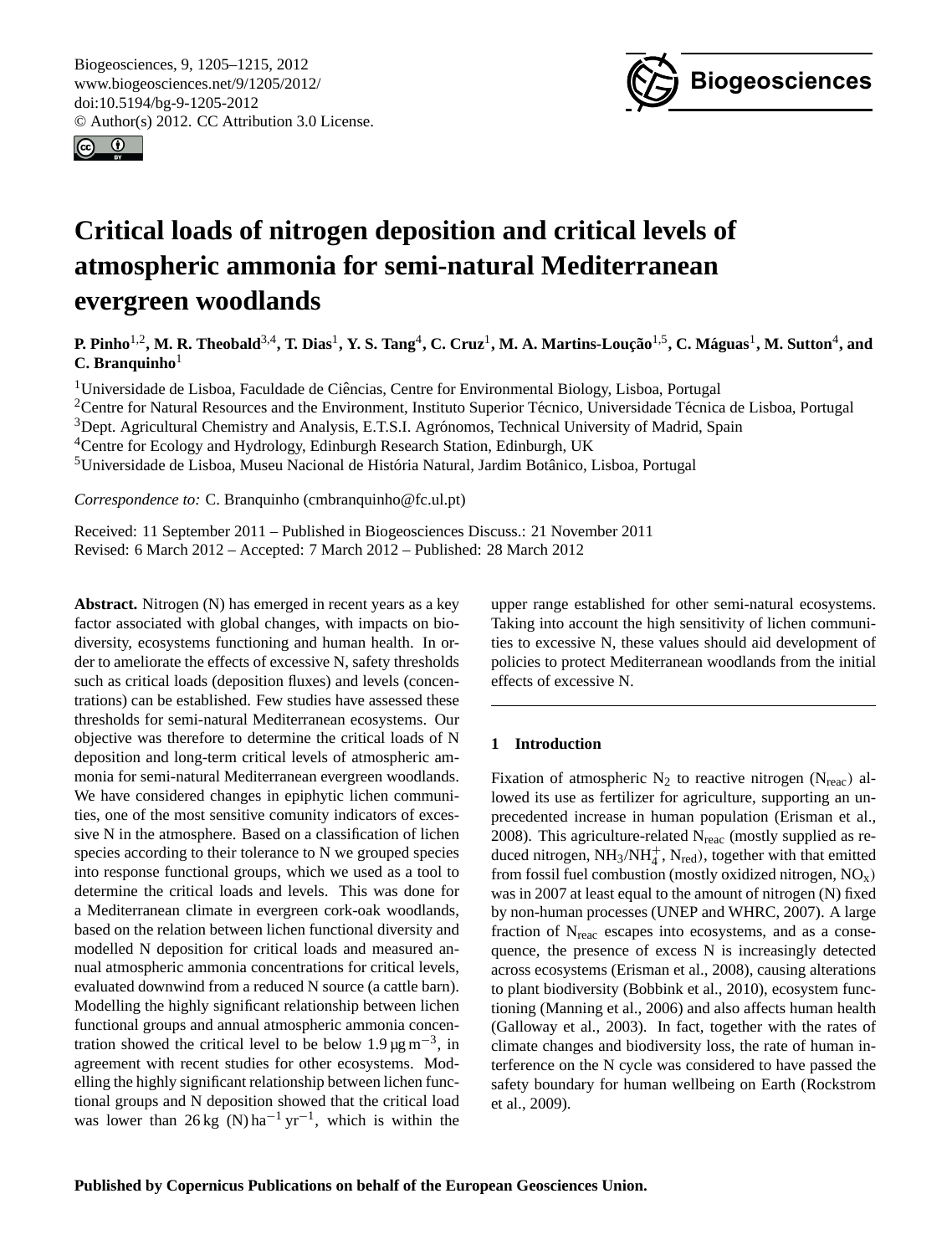In order to protect ecosystem functioning from excessive N<sub>reac</sub>, the concepts of critical loads (CLOs) of nitrogen deposition  $(N_{dep})$  and, more recently, of critical levels (CLEs) of atmospheric ammonia, have been defined. In this work the CLOs are a quantitative estimate of exposure to  $N_{den}$ below which significant harmful effects on specified sensitive elements of the environment at the ecosystem level do not occur according to present knowledge (Nilsson and Grennfelt, 1988). The CLEs correspond to the concentration of atmospheric ammonia ( $[NH_3]_{atm}$ ) above which direct adverse effects may occur according to present knowledge (Cape et al., 2009). It is important to note that while the CLO corresponds to the total amount of N deposited from the air, the CLE refers only to the concentration of ammonia in the atmosphere. The CLOs for N deposition have been recently revised, with values ranging from 3– 30 kg ha−<sup>1</sup> yr−<sup>1</sup> for Europe (Bobbink et al., 2011) and between  $1-25 \text{ kg ha}^{-1} \text{ yr}^{-1}$  for North America (Pardo et al., 2012). The same occurred for long-term (annual) CLEs, for which a reduction from  $8 \mu g m^{-3}$  to  $1 \mu g m^{-3}$  was recommended to the United Nations Economic Commission for Europe, UNECE (Hallsworth et al., 2010; Pinho et al., 2009).

Although CLOs and CLEs are important in environmental policies (Fenn et al., 2010), most of the values are based on work done on temperate ecosystems (Fenn et al., 2007; Rogers et al., 2009; Wolseley et al., 2006; Geiser et al., 2010), but not on Mediterranean ones (Bobbink et al., 2011), with the exception of Mediterranean California (Fenn et al., 2010; Ochoa-Hueso et al., 2011). This currently prevents the establishment of empirical CLOs and CLEs for Mediterranean systems outside California. However, California is rather different from the European-Mediterranean areas, on what regards the historical land-use and current spatial distribution of artificial vs. natural areas, which are spatially apart from each other. In fact, unlike other regions of the world, in the European-Mediterranean area- a biodiversity hotspot (Mittermeier et al., 2005; Myers et al., 2000), we can find a large variety of land-cover types in relatively small areas (Blondel and Aronson, 1999; Farina et al., 2005), where small areas with high conservation value mix with low-intensity agriculture and small urban settlements, forming a patchy landscape. These ecosystems, managed for millennia, are species rich and are nowadays the target of conservation policies (Plieninger et al., 2006) and can be classified as "High Nature Value Farmland" (Paracchini et al., 2008). Farmlands area which can be regarded as "High Nature Value Farmlands" reaches 52 % in European-Mediterranean countries (32 % overall in Europe and 27 % in non-Mediterranean countries) (Paracchini et al., 2008). Moreover, due to historical transformation of ecosystems by man, in most European-Mediterranean countries we can no longer find extensive pristine forests. Because Mediterranean evergreen woodlands are semi-natural ecosystems with high biodiversity and simultaneously provide a large number of other services that depend on low-intensity human management (Bugalho et al., 2011) it is important to know the thresholds for these seminatural areas, in order to protect them from the effects of management intensification. Only recently, the first values for empirical CLOs for Mediterranean maquis vegetation was published based on expert knowledge (Bobbink et al., 2011; Dias et al., 2011). Other studies on the effect of excessive N<sub>dep</sub> and [NH<sub>3</sub>]<sub>atm</sub> on European-Mediterranean ecosystems were not suitable for establishing CLOs and CLEs due to: (i) the short time periods of N addition to the ecosystem (less than 2 yr) (Bonanomi et al., 2006): (ii) the  $[NH_3]_{atm}$ measurements being less than 3 months (Frati et al., 2007; Pinho et al., 2009); and iii) the lack of response of the tested parameters, e.g. N leakage (Roda et al., 2002). In order to avoid these limitations we have worked on an site with a continuous source of  $N_{\text{red}}$  (a cow barn operated in similar conditions for more than 20 yr), located in an region with a constant background  $N_{\text{dep}}$  for at least 20 yr (Simpson et al., 2003), and measured  $[NH_3]_{atm}$  for an entire year, thus observed changes should reflect the integrated effect of Nred pollution at the ecosystem level. Although N addition studies are the only way to ensure that the observed effects are due to N, these studies are not frequently done with enough time and realistic N doses (Bonanomi et al., 2006; Dias et al., 2011). N-addition studies can be complemented with gradient studies, where we can ensure a long-term N-supply and realistic N doses (Bobbink et al., 2011). We have focused on the effect of  $N_{\text{red}}$  because, unlike  $NO_{x}$ , the emissions of this N form haven remained constant on the last years and are not expected to decrease significantly in the future, at least in Europe and United States (Reis et al., 2009).

The establishment of CLOs for  $N_{dep}$  has used several strategies, being most commonly based on empirical work, although a modelling approach has also been used (Fenn et al., 2008). The establishment of CLEs for ammonia has been mostly grounded on empirical work (Bobbink et al., 2011; Fenn et al., 2008), quantifying the effect of increasing [NH3]atm on a receptor (Cape et al., 2009). In fact, due to lichens dependence on atmospheric nutrition, lichens respond directly to atmospheric pollution, making them ideal to establish thresholds of airborne N. Lichens have frequently been used to assess the effects of industrial pollution (Augusto et al., 2009; Branquinho et al., 2008; Giordani, 2007; Pinho et al., 2004) providing spatially explicit information on the effects of those pollutants (Pinho et al., 2008a, b). For both CLOs and CLEs, lichen communities have been used as one of the most sensitive receptors; recent proposal for revision of CLEs was mainly based on alterations in lichen communities (Cape et al., 2009; Fenn et al., 2008) and the most recent CLOs established for a large number of ecosystems were also based on lichens (Bobbink et al., 2011). Specifically regarding the effects of  $N_{\text{red}}$ , a successful strategy was the use of lichen functional *response* groups (Lavorel and Garnier, 2002), i.e. groups of species with a similar response to an environmental factor. It is known that under increasing N availability, nitrophytic species are favoured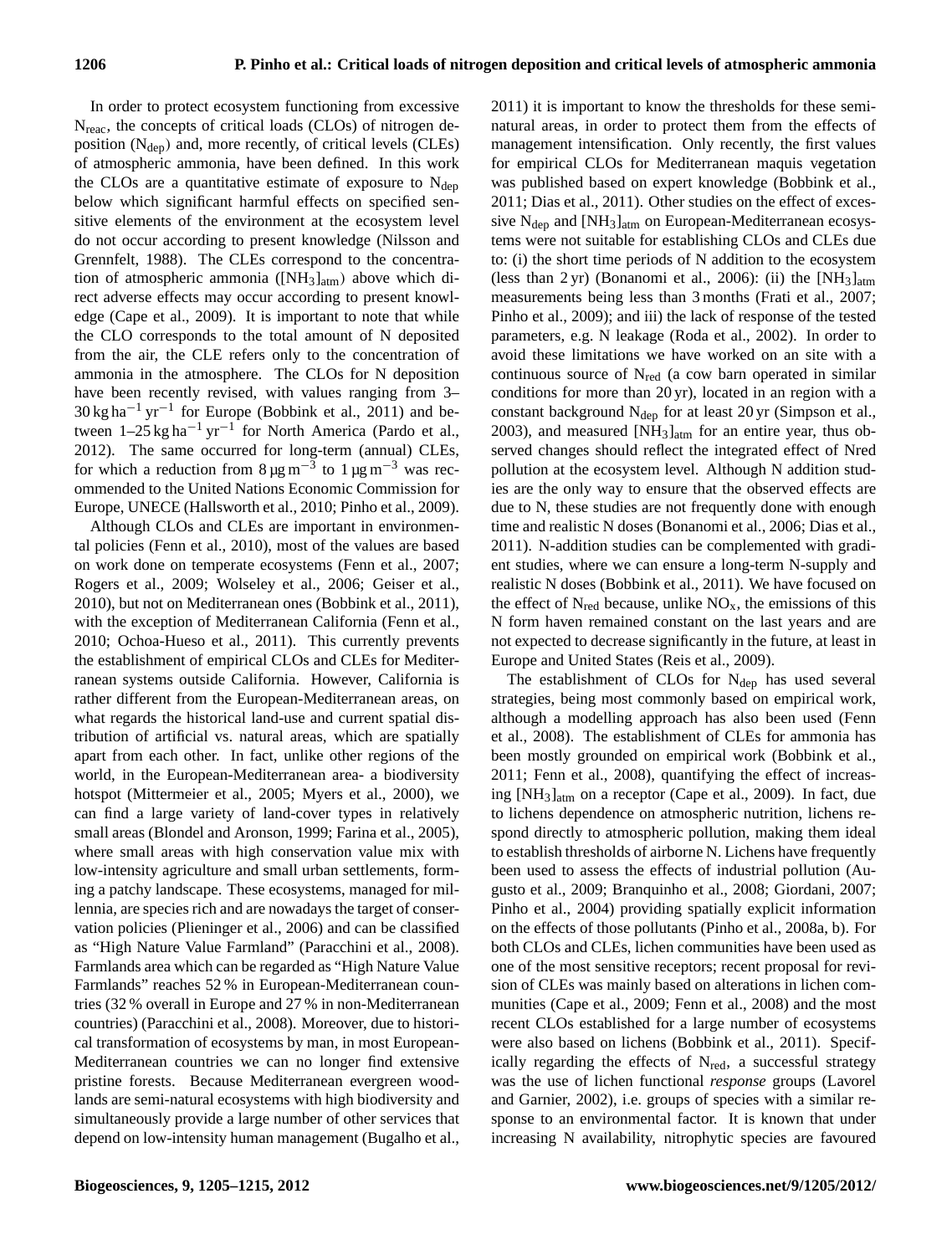and oligotrophic species decline (Pinho et al., 2008b, 2009, 2011; Sparrius, 2007). An additional advantage of using lichens is that, due to the high sensitivity of some species, they can be considered as early warning tools, i.e. a change in lichen communities can signal a change in ecosystems before a critical and possible irreversible transition occurs (Scheffer et al., 2009). Although bryophytes and lichens communities seem equally sensitive to excessive  $N_{\text{reac}}$ , lichens are more abundant in the Mediterranean ecosystems and a standard lichen sampling method is available (Asta et al., 2002), allowing inter-comparisons across different regional areas. Nevertheless in order to have a wider perspective on N impacts on ecosystems it would be necessary to study other ecosystem components that are more dependent on the soil, such as plants, fungi and invertebrates (Feest and Spanos, 2009).

Our objective was to determine the critical loads (CLOs) for N deposition and the critical levels (CLEs) for atmospheric ammonia for Mediterranean evergreen woodlands. We hypothesize that the response of lichen functional groups at increasing distances from agriculture N<sub>red</sub> source could be used to calculate both CLOs and CLEs using modelled Ndep and measured [NH3]atm in cork-oak (*Quercus suber* L.) woodland. The current work is an expansion and improvement of a previous work that approached the calculation of CLEs only and was based on three months measurement of [NH3]atm (Pinho et al., 2009). Here we calculate the CLOs and CLEs, utilizing one-year  $[NH_3]_{atm}$  measurement data and make use of an improved functional groups classification and geostatistical interpolation (Pinho et al., 2011).

#### **2 Methods**

#### **2.1 Study site and sampling**

The study site was located 30 km East of Lisbon, Portugal, within a mixed agricultural landscape where a number of high-intensive agriculture hotspots (mostly high-intensity animal farming and irrigated crops) are mixed with lowintensive agriculture activities (mostly extensive pastured cork-oak woodlands). The study site was cork-oak woodland, Eunis class G2.1, "Mediterranean evergreen oak woodland" (Davies et al., 2004). This area is under a constant background Ndep for at least 20 yr (Simpson et al., 2003). At the upwind edge of this woodland, there is a high-intensity point-source of N<sub>red</sub>, a barn permanently housing ca. 200 beef-cattle. More details can be found elsewhere (Pinho et al., 2011). Within the woodland we characterized: (i) lichens species frequency; (ii) nitrogen deposition; and (iii) atmospheric ammonia concentrations (Fig. 1).

For lichen sampling, a total of 74 points (trees) were selected (Fig. 1) ensuring that the trees had no branches at sampling height, no signs of disease and that the deviation from vertical was less than 10° (Pinho et al., 2004). Lichens



**Fig. 1.** Sampling design and wind direction. In cork-oak woodland we assessed lichen functional diversity, measured atmospheric ammonia concentration over one year period, and modelled N deposition using LADD model considering the land-cover ("trees" and "grass"), the wind direction and considering the barn as the source of N. The wind direction is the % of wind occurrence from each direction in 10° interval, during the sampling period. The full circle is 10 %.

were sampled in un-harvested cork accordingly to a standard protocol (Asta et al., 2002), using a  $50 \times 10$  cm grid, divided in five  $10 \times 10$  squares placed on the four main aspects of the trunk (N, E, S and W) between one and two meters from the ground. All lichen species growing within the grid were identified and the number of squares in which each species was found was recorded as the species frequency. From these data we calculated a standard value, LDV (Lichen Diversity Value) that accounts for both species richness and their frequency (Asta et al., 2002). Because lichen functional groups based on tolerance to eutrophication were shown to respond more significantly to [NH<sub>3</sub>]<sub>atm</sub> than total diversity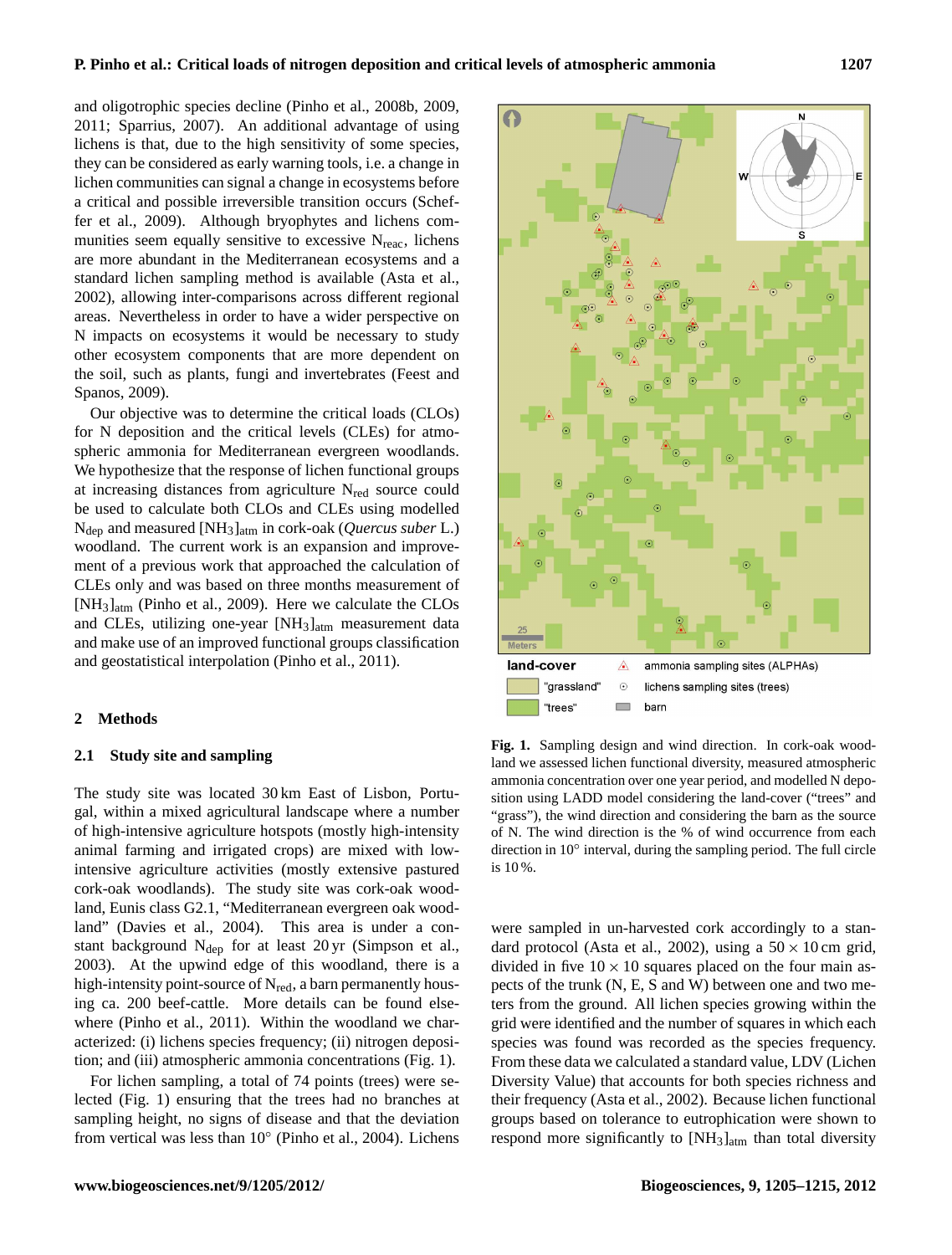(Pinho et al., 2009, 2011), LDV was calculated by grouping species into two contrasting *response* functional groups (Lavorel and Garnier, 2002): nitrophytic or N-tolerant (LD-Vnitro) and oligotrophic or N-sensitive (LDVoligo) (Table 1). Species ranked as intermediate (mesotrophic) were not used because their relation to [NH3]atm was less significant (Pinho et al., 2011). Lichen species grouping was based on an international classification of Italian species to eutrophication tolerance (Nimis and Martellos, 2008) after correcting for some species classification (Pinho et al., 2011).

The  $N_{dep}$  was estimated for the entire study site area (Fig. 1) using Local Atmospheric Dispersion and Deposition (LADD) model (Theobald et al., 2004). The use of transport and deposition models such as LADD to understand the fate of ammonia emitted from point sources is important due to the short-range deposition of most N, allowing the establishment of local environmental policies (Dragosits et al., 2002). LADD model takes as inputs: the land-cover on a user-specified grid (Fig. 1), the ammonia source (the "barn" in Fig. 1), the animals emission rate and meteorological data. The land-cover map was performed by manual interpretation of aerial photography (2005) distinguishing three land-cover categories: "trees" (the tree canopy), "grass" (areas between the canopies) and "barn" (Fig. 1). No significant amount of other land-cover types, such as shrubs or other buildings, were present in the study site. Land-cover was then transformed from vector to raster format, using a 5 m resolution grid. Meteorological data, namely wind speed and direction, were collected from the nearest station, in military base (BA6, Força Aérea Portuguesa). In the absence of specific Portuguese emission factors, the animals' emissions were calculated using European emission factors (EEA, 2007) assumming an average barn ocuppation of 200 animals. Using the LADD model we then estimated dry  $N_{dep}$  within our study site area for the same period when the  $[NH_3]_{atm}$ measurements were performed and added this value to the total background N deposition rate predicted by the EMEP Unified Model (Simpson et al., 2003).

The  $[NH_3]_{atm}$  was measured at 21 points (Fig. 1), during 11 periods from October 2006 to November 2007 (Pinho et al., 2011) using high-sensitivity ALPHA passive diffusion samplers (Tang et al., 2001). The ALPHA samplers contained a cellulose filter impregnated with citric-acid as adsorbent  $(13\% \t w/v)$  and after being exposed in the field were extracted into deionised water and analysed for ammonium (N-NH $_4^+$ ) by colorimetry on a Spectra Rainbow A-5082 spectrophotometer (Tecan, Männedorf, Switzerland), using a modified Berthelot reaction (Cruz and Martins-Loução, 2000). Measurement quality was assured with parallel analyses using an Ammonium Flow Injection Analysis system (Sutton et al., 2001). Further details can be found elsewhere (Pinho et al., 2011). The  $[NH_3]_{atm}$  values given are the mean of the 11 sampling periods, expressed in  $\mu$ g m<sup>-3</sup>.

Since all the work was performed in a farm environment, even the more distant sampling points could be experiencing N concentrations higher than the background. For this reason, we compared the LDVs of lichen functional groups measured in our study site to the ones measured in a control area. This control area, Campo de Tiro de Alcochete (Pinho et al., 2012) is located 8 km to the NW of our study site, within military grounds and without any known nearby sources of  $N_{\text{red}}$ and at the same distance from possible  $NO<sub>x</sub>$  sources (more than 20 km). Taking this into account,  $N_{dep}$  and  $[NH_3]_{atm}$ were assumed to be lower at the control area than at the study site and we considered the LDVs from the control area to be our control LDVs. The control area is similar to the study site, with the same type of vegetation (cork-oak woodland), soil, climate and background  $N_{dep}$  as estimated by the EMEP Unified Model output (Simpson et al., 2003). The same methodology was followed for sampling lichens and calculating the LDVs of functional groups. In this control area, 16 sampling plots located in areas without cattle were used and the mean values were considered as the control LDVs (Pinho et al., 2012). Taking into account that the control LDV plots are located in the same type of ecosystems, seminatural Mediterranean evergreen woodlands, the calculated critical loads of nitrogen deposition and critical levels of atmospheric ammonia refer to thresholds for this semi-natural ecosystem, not to thresholds for pristine ecosystem.

# **2.2 Critical loads of nitrogen deposition and critical levels of atmospheric ammonia**

For calculating CLOs (Nilsson and Grennfelt, 1988) and CLEs (Cape et al., 2009) we modelled the linear relationship between both the LDVs with  $N_{dep}$  and  $[NH_3]_{atm}$  respectively. The control LDV was included in these models and the first observed sampling point that presented a LDV different from the control was considered already changed. According to its definition, the last unaltered point was used to calculate the CLOs and the first altered point for calculating the CLEs. Taking these points and considering the 95 % confidence interval of the linear relationship (Cape et al., 2009), the CLOs and CLEs were determined. In all regressions the residuals approached a normal distribution and presented an acceptable level of homogeneity, especially when taking into account the large number of samples used in the CLO regressions.

For calculating CLOs, the LDVs and  $N_{dep}$  were correlated at the lichen sampling sites  $(N = 54$ , trees located outside the LADD model domain were not used, Fig. 1). Most lichen sampling sites were located in "tree" land-cover (Fig. 1). When that was not the case, which was due to the resolution of the land-cover model (because lichens were observed on trees), the  $N_{dep}$  for the nearest "tree" land-cover pixel was used, which was always less than 3 m from the point. This was done because LADD predicts much larger deposition rates to "trees" than to "grasslands".

For correlating LDVs with [NH<sub>3</sub>]<sub>atm</sub>, an interpolation of one of those variables was necessary, because they were not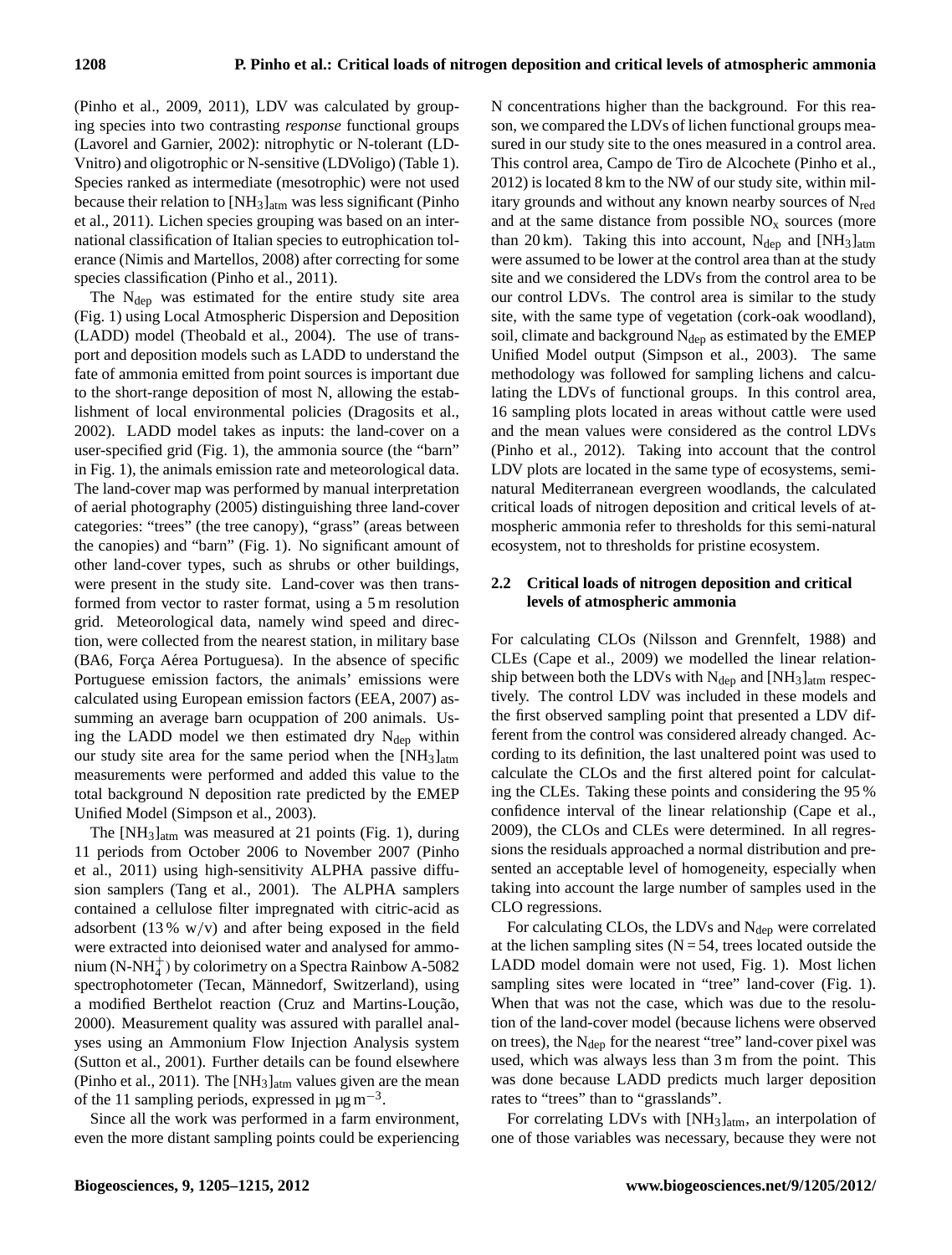**Table 1.** Lichens species classification into functional *response* groups regarding eutrophication tolerance, based on Nimis and Martellos, 2008. The maxima of the original "species indicator values" were taken and species with a maximum value of 1 or 2 were considered oligotrophic, species with a maximmum classification of 3 were considered mesotrophic, species with a maximum classificaiton of 4 or 5 were considered nitrophytic.

| functional group | lichen species                                                                                                                                                                                                                                                                                                                                                                                                                                                                      |
|------------------|-------------------------------------------------------------------------------------------------------------------------------------------------------------------------------------------------------------------------------------------------------------------------------------------------------------------------------------------------------------------------------------------------------------------------------------------------------------------------------------|
| nitrophytic      | Amandinea punctata (Hoffm.) Coppins & Scheidegger, Caloplaca<br><i>holocarpa</i> (Ach.) Wade, <i>Candelariella reflexa</i> (Nyl.) Lettau,<br>Diploicia canescens (Dickson) Massal., Hyperphyscia adglutinata<br>(Flörke) Mayrh. & Poelt, <i>Physcia adscendens</i> (Fr.) Oliv., <i>Physcia</i><br>tenella (Scop.) DC. v. tenella, <i>Physconia enteroxantha</i> (Nyl.) Poelt,<br>Physconia grisea (Lam.) Poelt, Ramalina canariensis J.Steiner, Xan-<br>thoria parietina (L.) Th.Fr |
| mesotrophic      | Caloplaca ferruginea (Huds.) Th.Fr. 1861, Chrysothrix candelaris<br>(L.) Laundon*, <i>Evernia prunastri</i> (L.) Ach., <i>Lecanora albella</i> (Pers.)<br>Ach.*, Flavoparmelia caperata (L.) Hale, Flavoparmelia soredians<br>(Nyl.) Hale, <i>Parmelia sulcata</i> Taylor, <i>Parmelina tiliacea</i> (Hoffm.)<br>Hale, <i>Pertusaria amara</i> (Ach.) Nyl., <i>Ramalina fastigiata</i> (Pers.) Ach.,<br><i>Teloschistes chrysophthalmus</i> (L.) Th.Fr                              |
| oligotrophic     | Parmotrema hypoleucinum (J.Steiner) Hale, Parmotrema reticulatum<br>(Taylor) M.Choisy, Ramalina farinacea (L.) Ach., Ramalina pusilla<br>Duby, Usnea ceratina Ach., Usnea rubicunda Stirton.                                                                                                                                                                                                                                                                                        |

Species with \* had their classification corrected after Pinho et al. (2011). None of the species found is known to fix nitrogen.

sampled in the same sites (Fig. 1). The LDVs were interpolated using ordinary kriging after analysis of the variograms (Pinho et al., 2011). Thus, the linear regressions used for calculating CLEs were based on the estimated LDVs and the observed [NH<sub>3</sub>]<sub>atm</sub> (N = 18, points located outside the lichen sampling sites spatial envelope were not used, Fig. 1). The decision to interpolate the LDVs and analyse the correlation with the measured  $[NH_3]_{atm}$ , rather than the other way round, was in order not to over-inflate the degrees of freedom associated with the correlation and because the LDV interpolations had a higher level of confidence due to the much larger number of samples. Both LDVs (LDVnitro and LDVoligo) yielded a robust geostatistical model (Pinho et al., 2011) and thus a reliable set of interpolated values. All mapping outputs, geostatistics analysis and spatial operations were done with ArcMap v.9.3 (ESRI), correlations and function fitting were performed with Statistica v.10.0 (Statsoft).

#### **3 Results and discussion**

## **3.1 Patterns of nitrogen deposition and atmospheric ammonia**

Both  $N_{dep}$  and  $[NH_3]_{atm}$  displayed similar spatial patterns, decreasing exponentially with distance from the cow-barn (Fig. 2), which is in accordance to what has been observed in other studies with  $N_{\text{red}}$  point sources (Fowler et al., 1998; Sutton et al., 1998; Verhagen and van Diggelen, 2006). The extent of impact of the studied  $N_{\text{red}}$  source was found to be ca. 50 m for CLOs and ca. 90 m for CLEs, which corresponds to the distance above which we could find  $N_{\text{dep}}$  and  $[NH_3]_{\text{atm}}$ values lower than the critical limits established, respectively (see Sect. 3.2). The results confirm the short-range dispersion of  $N_{\text{red}}$  emitted from a point source found in other works (Sutton et al., 1998), but it may not be the same in other situations since it is dependent on the surrounding land-cover (e.g. trees vs. grass proportion) and on the number of animals in the barn (Adrizal et al., 2008; Verhagen and van Diggelen, 2006).

The  $N_{dep}$  values found in our work in the lichen sampling points ranged from 17.9 kg ha<sup>-1</sup> yr<sup>-1</sup> to 381.7 kg ha<sup>-1</sup> yr<sup>-1</sup>. The values found in other studies near agricultural  $N_{\text{red}}$ sources presented lower maxima values, 5–104 (Hao et al., 2009), 11–80 (Pitcairn et al., 1998), 5–42 kg ha<sup>-1</sup> yr<sup>-1</sup> (Fowler et al., 1998). The higher maximum values found here could reflect the fact that we have estimated deposition at a very short distance from the barn, where the predicted N<sub>dep</sub> is maximum, and this distance may vary between studies. It is important to note that the lowest  $N_{dep}$  value estimated, 17.9 kg ha<sup>-1</sup> yr<sup>-1</sup>, was higher than the background value for the region, ca.  $10 \text{ kg ha}^{-1} \text{ yr}^{-1}$ . This suggests that all points in our study site were influenced by N emitted from the barn and did not reach the regional background  $N_{dep}$ value. This observation reinforces the importance of considering the LDVs from a control area in order to obtain values for lichens near the regional  $N_{dep}$  background. The [NH<sub>3</sub>]<sub>atm</sub>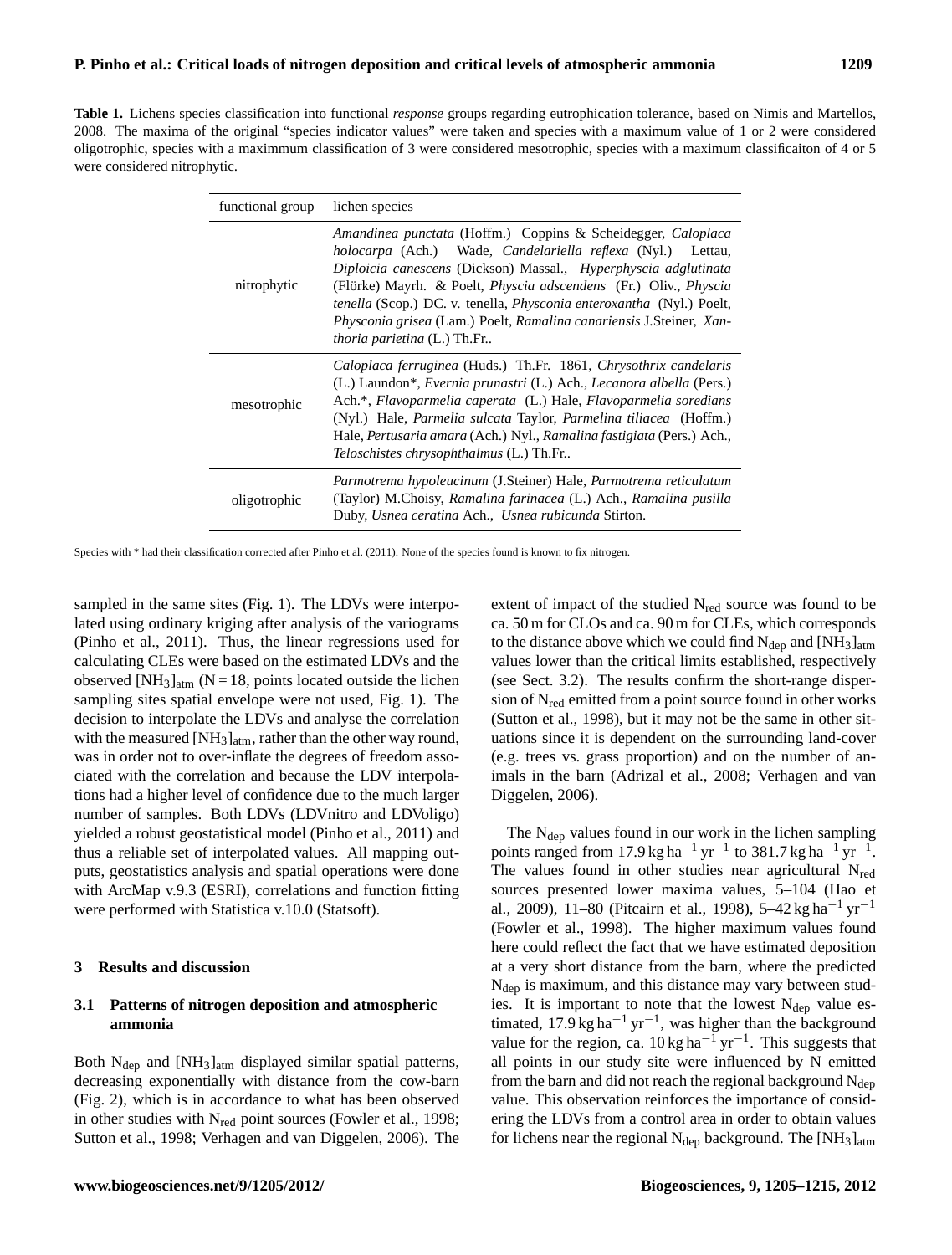

**Fig. 2.** Atmospheric ammonia concentration **(A)** and N deposition **(B)** along a transect from the N source (the cow barn, at distance 0) and up to 130 m distance, in the prevailing wind direction, SE. Atmospheric ammonia concentrations were calculated from a geostatistical model of measured ammonia concentrations for one year period, N deposition was calculated from LADD model. The elevated steps in the N deposition data are due to the differences between the deposition rates to trees and grassland.

found in our work ranged from  $1.4 \,\mathrm{\mu g\,m}^{-3}$  to  $34.0 \,\mathrm{\mu g\,m}^{-3}$ , which are within the range of other studies around intensive agricultural areas:  $2-60 \,\mathrm{\mu g\,m^{-3}}$  (Paoli et al., 2010), 7.3– 98.2 µg m−<sup>3</sup> (Rogers et al., 2009); 0.7–266.7 µg m−<sup>3</sup> (Frati et al., 2007); 0.3–106.2 µg m−<sup>3</sup> (McCulloch et al., 1998); 1.6– 59 μg m<sup>-3</sup> (Pitcairn et al., 1998); 0.5–60 μg m<sup>-3</sup> (Fowler et al., 1998).

## **3.2 Critical load of nitrogen deposition and critical level of atmospheric ammonia**

We confirmed the initial hypothesis, that we could use the response of lichen functional groups at increasing distances from an agriculture  $N_{\text{red}}$  source to calculate CLOs and CLEs for semi-natural Mediterranean evergreen woodlands, using the modelled  $N_{\text{dep}}$  and the measured [NH<sub>3</sub>]<sub>atm</sub>. Based on the changes of LDVoligo, which were shown to be the most sensitive, the CLO for semi-natural Mediterranean evergreen woodlands can be considered 26 kg ha<sup>-1</sup> yr<sup>-1</sup> (Fig. 4). However, we found that the highest measured LDVoligo in the study site is lower than the regional control value, probably because all sampled points in the study site were still influenced by N from the barn, suggesting that the CLO should be lower than  $26 \text{ kg ha}^{-1} \text{ yr}^{-1}$ . This value is within the upper range suggested for other European forested seminatural ecosystems, using lichens as indicators, which vary between 10 to 25 kg ha<sup>-1</sup> yr<sup>-1</sup> (Bobbink et al., 2010). Based on the changes of LDVoligo the long-term CLE for seminatural Mediterranean evergreen woodlands was found to be lower than 1.9  $\mu$ g m<sup>-3</sup> because again, the highest measured LDVoligo was below the control value (Fig. 4). This CLE value is in agreement with recent studies pointing to the revision of CLEs of [NH<sub>3</sub>]<sub>atm</sub> from 8 µg m<sup>-3</sup> to 1 µg m<sup>-3</sup> (Cape et al., 2009).

There is a general lack of studies regarding the effects of excessive  $N_{dep}$  and  $[NH_3]_{atm}$  on Mediterranean ecosystems excepting California (Bobbink et al., 2011; Ochoa-Hueso et al., 2011), although California is quite diferent from Mediterranean-Europe on what regards historical and current land-use patterns and intensity. Furthermore, the few studies on the effects of increased N availability on the diversity of vascular plants within the European-Mediterranean ecosystems seem to be contradictory. An increase in total diversity was reported on maquis with a one year addition of 40 and  $80 \text{ kg N} \text{ ha}^{-1} \text{ yr}^{-1}$  (Dias et al., 2011) and in Spanish mountain heathlands located near Mediterranean climate areas with N<sub>dep</sub> of 56 kg ha<sup>-1</sup> yr<sup>-1</sup> (Calvo et al., 2005). Other studies reported no change in total species richness as the work performed in Italian grassland with N addition of  $35 \text{ kg ha}^{-1} \text{ yr}^{-1}$  (Bonanomi et al., 2006). However, the effects of  $N_{dep}$  and  $[NH_3]_{atm}$  are much clearer when measures of functional groups instead of total diversity are used (Fenn et al., 2008), which is in accordance to what was observed in this work. The relation between LDVs and  $N_{dep}$  and LDVs and [NH<sub>3</sub>]<sub>atm</sub> was highly significant ( $P < 0.0001$ ), both  $N_{dep}$  and  $[NH_3]_{atm}$  presenting the same type of relationship to lichen functional groups: higher  $N_{dep}$  and  $[NH_3]_{atm}$ led to a decrease of oligotrophic species (LDVoligo) and to an increase of nitrophytic ones (LDVnitro) (Figs. 3, 4). This has been observed in several studies in temperate (Fenn et al., 2007; Rogers et al., 2009; Wolseley et al., 2006) and Mediterranean ecosystems (Frati et al., 2007). However, unlike these previous works done in Mediterranean ecosystems, we monitored  $[NH_3]_{atm}$  for a full year, allowing us to fully account for Mediterranean climate seasonality and variability in [NH3]atm. Moreover, other environmental factors that could influence lichens, such as industrial pollutants or regional climate (Giordani and Incerti, 2008; Pinho et al., 2008a), dust (Loppi and Pirintsos, 2000; Pinho et al., 2008b) or land-use intensity (Pinho et al., 2008; Stofer et al., 2006) were constant throughout our study site. Thus we were able to provide more accurate estimates of CLEs and CLOs for semi-natural areas for the first time for European Mediterranean ecosystems. Extrapolation from a single study area to all Mediterranean evergreen woodlands was based not only in the common type of semi-natural ecosystem (dominated by *Quercus* spp.) as well on the climate, which is similar across European-Mediterranean areas (when compared to other climates, e.g. temperate).

The CLOs found in this work are comparable to the ones, found in other semi-natural ecosystems (not Mediterranean), also calculated based on lichen diversity changes (Bobbink et al., 2010). However, the CLOs found for natural or unmanaged ecosystems, also based in lichen diversity changes, such as California forest (Fenn et al., 2008) and European tundra and mountain summits (Bobbink et al., 2011) are much lower (3–10 kg ha<sup>-1</sup> yr<sup>-1</sup>) than the values found in this work. This difference can be due to the higher availability of N in semi-natural ecosystems than in natural ones. As a consequence in semi-natural ecosystems the more sensitive species, e.g. cyanolichens (Aragon et al., 2010), could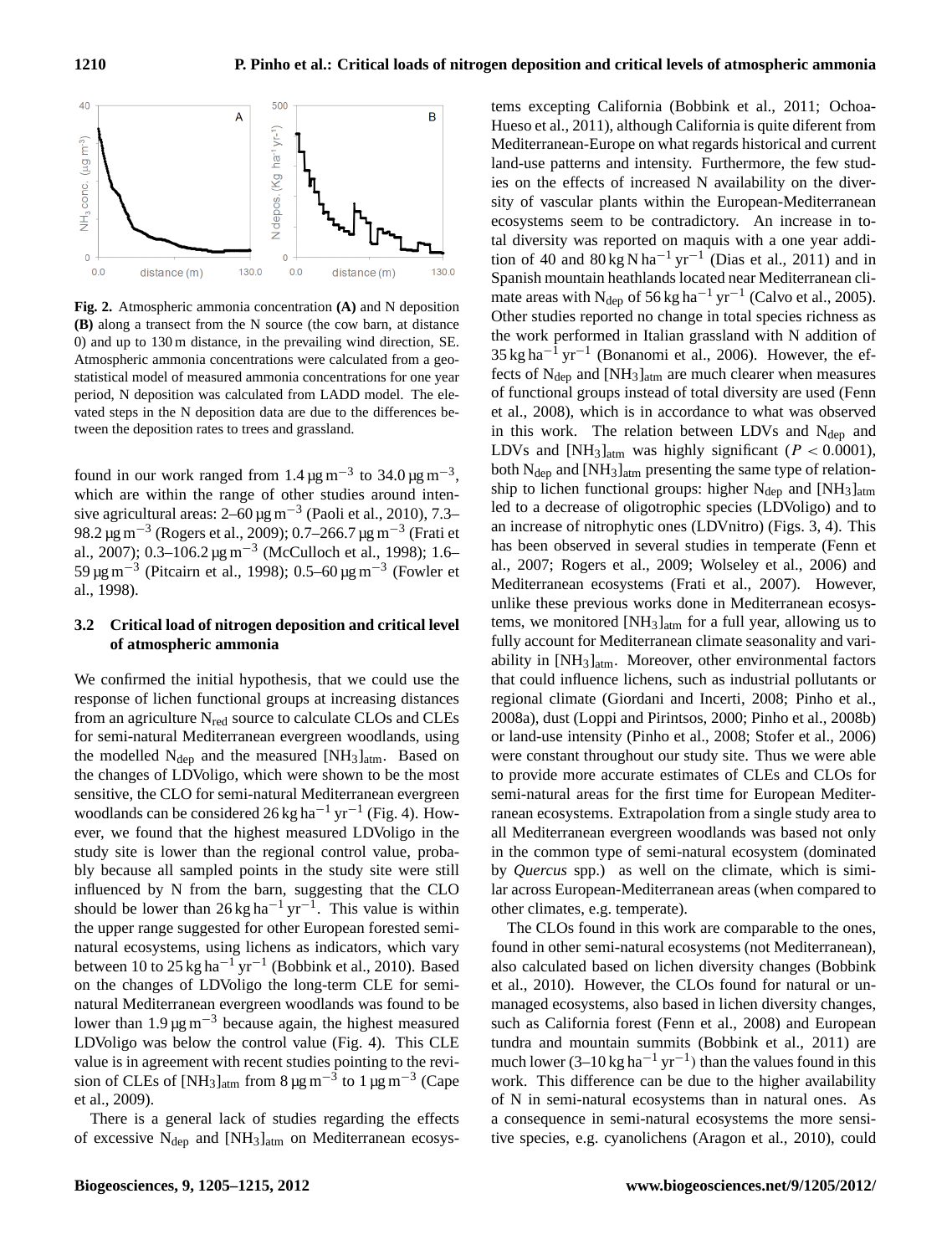

**Fig. 3.** Critical loads of N deposition considering the nitrophytic **(A)** and oligotrophic **(B)** functional groups. N deposition was calculated from LADD model and correlated to changes of LDVnitro (nitrophytic) and LDVoligo (oligotrophic). Considering the confidence intervals of the regression line (95 %) and the last point with a LDV still within the control values (dotted lines) the critical load was established. Because the observed values of LDVoligo are below the control value, a critical load lower than 26 kg ha−<sup>1</sup> yr−<sup>1</sup> should be considered.

already have been eliminated and thus the remaining community is more tolerant to small increases in N. Nevertheless it is critical to determine the thresholds for semi-natural ecosystems. In fact, conservative estimate suggest than only less than one quarter of Earth's ice-free land can be seen as wild (Ellis and Ramankutty, 2008), pressing humans to push towards sustainability of these so called anthromes (anthropogenic biomes) (Ellis, 2011). Mediterranean evergreen woodlands are among those semi-natural ecosystems with high biodiversity and that simultaneously provide a large number of other services to man, which depend on lowintensity human management (Bugalho et al., 2011). Finding critical thresholds for these systems is, therefore, crucial in order to set limits for management intensification and avoid losing current biodiversity.

It is interesting to note that the CLOs available in literature (Bobbink et al., 2011) appear to be dependent on the management intensity, but independent of climate, with similar CLOs found for different climates under the same management intensity. The CLEs available, although not including most ecosystems, (Cape et al., 2009) indicate that they are independent of both climate and management intensity. This independence of climate indicates that N may have the same type of impact on lichens communities worldwide, suggesting that lichens could be used as universal indicators for the impact of excessive N.

By measuring [NH3]atm directly, we greatly reduced the uncertainty of the CLEs. However, for CLOs we could not measure all components of  $N_{dep}$ . The best estimates of  $N_{dep}$ was therefore derived as the sum of (1) modelled N deposition from the LADD model for the study site, and (2) background  $N_{\text{dep}}$ , estimated using the EMEP Unified Model (Simpson et al., 2003). This background estimate increased



**Fig. 4.** Critical levels of atmospheric ammonia considering the nitrophytic **(A)** and oligotrophic **(B)** functional groups. The [NH3]atm were measured for one year and correlated to changes of LDVnitro (nitrophytic) and LDVoligo (oligotrophic). Considering the confidence intervals of the regression line (95 %) and the first point with a LDV different from the control values (dotted lines) the critical level was established. Because the observed values of LDVoligo are below the control value, a critical level lower than  $1.9 \,\text{\mu g m}^{-3}$ should be considered.

the uncertainty of the CLOs, because the real background Ndep could be lower, due to the poor resolution of the EMEP model for Portugal (50 km). The study site is located in a grid cell which contains large industrial and urban areas, but is in fact located 10 km from the nearest small town (Alcochete), and 20 km from the larger cities (Lisboa, Setúbal and Montijo) and from the nearest industrial area (Barreiro). Therefore, the background N<sub>dep</sub> due to NO<sub>x</sub> (5.1 kg ha<sup>-1</sup> yr<sup>-1</sup>) will be most probably overestimated for the study site, which in turn leads to an overestimation of CLOs. Thus it is of critical importance to produce maps of  $N_{dep}$  in the future with a higher spatial resolution. Another aspect that may have originated an overestimation of the CLOs was the use of fixed deposition velocities for the LADD model. It has been suggested that N deposition velocity is dependent on  $[NH_3]_{atm}$ (Flechard and Fowler, 1998), and thus the  $N_{\text{dep}}$  could be smaller than the ones we calculated.

### **3.3 Sensitivity of nitrophytic and oligotrophic lichens**

Although both LDVoligo and LDVnitro presented equally significant correlations to either  $N_{dep}$  or  $[NH_3]_{atm}$ , which was expected (Ruisi et al., 2005; Sparrius, 2007; Vilsholm et al., 2009), the CLOs and CLEs were always lower when considering LDVoligo (Figs. 3, 4). The highest observed LD-Voligo observed in our study site was below the regional control value, whereas for LDVnitro a large number of sampling points were still within the range of the regional control value (Figs. 3, 4). This suggests that the oligotrophic functional group is more sensitive to increasing N availability than the nitrophytic one and/or that the nitrophytic functional group may require higher  $[NH_3]_{atm}$  or  $N_{dep}$  driven by Nred to respond (Pinho et al., 2011). The differences between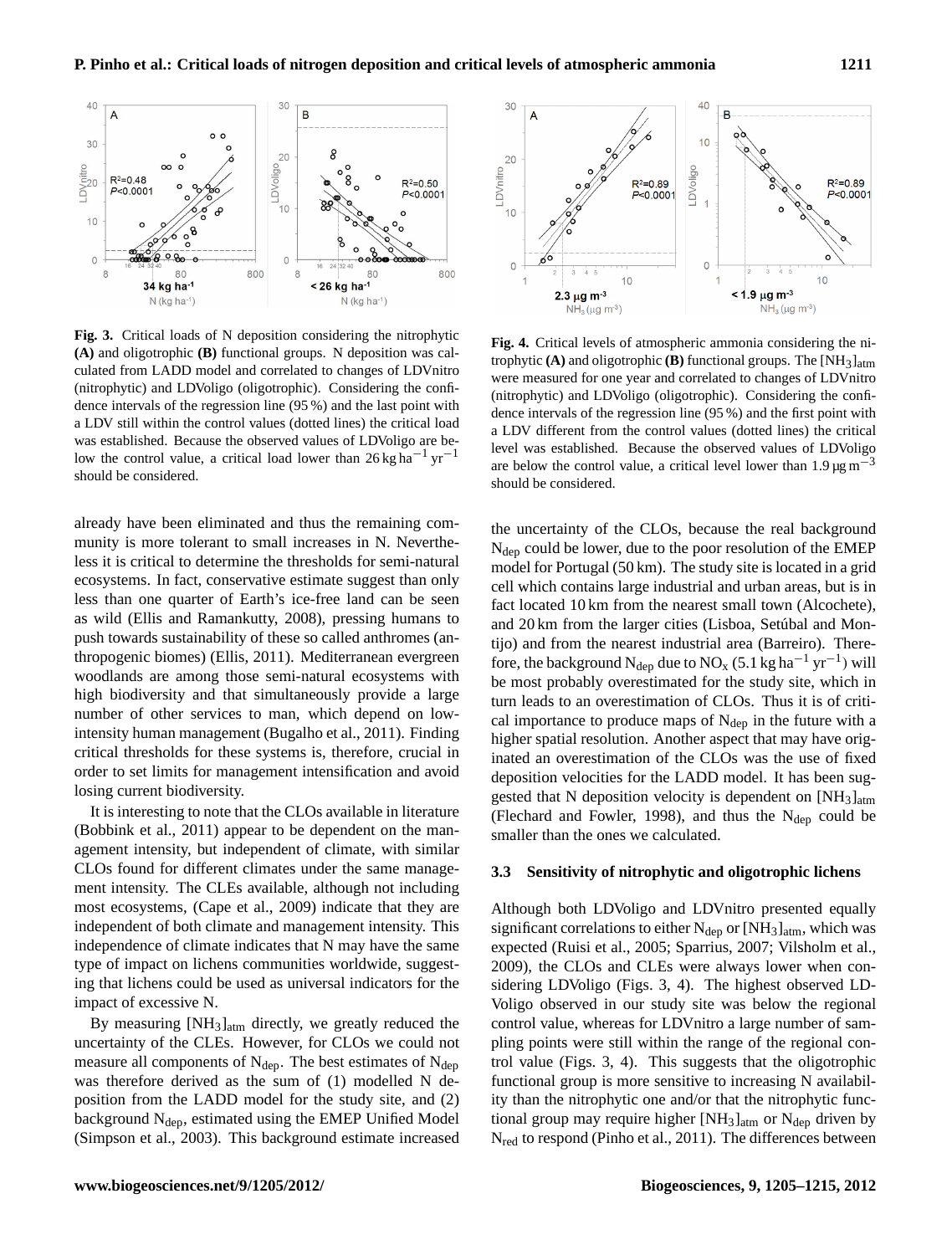the response of nitrophytic and oligotrophic species to  $N_{\text{dep}}$ or [NH3]atm could be related to the capacity of nitrophytic species to prevent the accumulation of N in the cells, (Gaio-Oliveira et al., 2005) which can be due to the capacity to provide sufficient carbon for N metabolism (Hauck, 2010). However, the mechanism by which excessive N influences lichens is currently under debate. An indirect effect of atmospheric ammonia on tree bark pH (van Herk, 2001) has been suggested; an effect that can be confounded/or correlated with the influence of dust, especially relevant in Mediterranean areas (Branquinho et al., 2008; Loppi and Pirintsos, 2000). Nevertheless it remains inconclusive if the change in bark pH is merely a consequence of pollution to which lichens are directly responding (Spier et al., 2010). Another possible mechanism includes direct toxicity of excessive N on oligotrophic species, for example on the performance of photosystem II (Paoli et al., 2010). However, independently of the actual mechanism, the different sensitivity to N of the oligotrophic and nitrophytic functional groups points to the preferential use of LDVoligo as the most sensitive tool to monitor the effects of low  $N_{dep}$  (driven by  $N_{red}$ ) and [NH3]atm. This is critical in establishing thresholds in highly disturbed areas, where only the most tolerant species remain (Frati et al., 2007): in these areas if a control value is not taken into account the CLOs and CLEs calculated can be largely overestimated.

## **4 Conclusions**

The more important outcome of this work was that, by modelling the highly significant relationship between LDVs and  $N_{\text{dep}}$  and LDVs and  $[NH_3]_{\text{atm}}$  we could establish critical thresholds for N, for the first time for European Mediterranean evergreen woodlands, a semi-natural ecosystem. The critical loads for N deposition were considered to be below  $26 \text{ kg ha}^{-1} \text{ yr}^{-1}$  and the long-term critical levels of atmospheric ammonia were found to be below  $1.9 \,\mathrm{\mu g\,m}^{-3}$ . The critical levels found were similar to the concentrations established for other ecosystems. The critical loads found were within the upper range of the critical loads for other seminatural ecosystems, but higher than for natural ones.

*Acknowledgements.* We thank funding from FCT-MCTES (BD/17880/2004, BPD/75425/2010 and research projects PTDC/AAC-CLI/104913/2008 and PTDC/BIA-BEC/099323/2008) and from COST729. We also thank Professor António Mineiro for allowing the use of his farm and assistance during the fieldwork and Força Aérea Portuguesa (BA6) for providing the meteorological data.

Edited by: S. Reis and J. Sprent

#### **References**

- Adrizal, A., Patterson, P. H., Hulet, R. M., Bates, R. M., Myers, C. A. B., Martin, G., Shockey, R. L., Van der Grinten, M., Anderson, D. A., and Thompson, J. R.: Vegetative Buffers for Fan Emissions from Poultry Farms: 2. Ammonia, Dust and Foliar Nitrogen, J. Environ. Sci. Health Part B-Pestic. Contam. Agric. Wastes, 43, 96–103, 2008.
- Aragon, G., Martinez, I., Izquierdo, P., Belinchon, R., and Escudero, A.: Effects of Forest Management on Epiphytic Lichen Diversity in Mediterranean Forests, Appl. Veg. Sci., 13, 183–194, 2010.
- Asta, J., Erhardt, W., Ferretti, M., Fornasier, F., Kirschbaum, U., Nimis, P.L., Purvis, O. W., Pirintsos, S., Scheidegger, C., van Haluwyn, C., and Wirth, V.: Mapping Lichen Diversity as an Indicator of Environmental Quality, in: Monitoring with Lichens-Monitoring Lichens, edited by: Nimis, P. L., Scheidegger, C., and Wolseley P. A., Kluwer Academic Publisher, 2002.
- Augusto, S., Maguas, C., Matos, J., Pereira, M. J., Soares, A., and Branquinho, C.: Spatial Modeling of Pahs in Lichens for Fingerprinting of Multisource Atmospheric Pollution, Environ. Sci. Technol., 43, 7762–7769, 2009.
- Blondel, J. and Aronson, J.: Biology and Wildlife of the Mediterranean Region, Oxford University Press, New York, 1999.
- Bobbink, R., Hicks, K., Galloway, J., Spranger, T., Alkemade, R., Ashmore, M., Bustamante, M., Cinderby, S., Davidson, E., Dentener, F., Emmett, B., Erisman, J:W., Fenn, M., Gilliam, F., Nordin, A., Pardo, L., and De Vries, W.: Global Assessment of Nitrogen Deposition Effects on Terrestrial Plant Diversity: A Synthesis, Ecol. Appl., 20, 30–59, 2010.
- Bobbink, R., Braun, S., Nordin, A., Power, S., Schütz, K., Strengbom, J., Weijters, M., and Tomassen, M.: Review and Revision of Empirical Critical Loads and Dose-Response Relationships, Coordination Centre for Effects, National Institute for Public Health and the Environment (RIVM), The Netherlands, 2011.
- Bonanomi, G., Caporaso, S., and Allegrezza, M.: Short-Term Effects of Nitrogen Enrichment, Litter Removal and Cutting on a Mediterranean Grassland, Acta Oecol.-Int. J. Ecol., 30, 419–425, 2006.
- Branquinho, C., Gaio-Oliveira, G., Augusto, S., Pinho, P., Maguas, C., and Correia, O.: Biomonitoring Spatial and Temporal Impact of Atmospheric Dust from a Cement Industry, Environ. Pollut., 151, 292–299, 2008.
- Bugalho, M. N., Caldeira, M. C., Pereira, J. S., Aronson, J., and Pausas, J. G.: Mediterranean cork oak savannas require human use to sustain biodiversity and ecosystem services, Front. Ecol. Environ., 9, 278–286, 2011.
- Calvo, L., Alonso, I., Fernandez, A. J., and De Luis, E.: Short-Term Study of Effects of Fertilisation and Cutting Treatments on the Vegetation Dynamics of Mountain Heathlands in Spain, Plant Ecol., 179, 181–191, 2005.
- Cape, J. N., van der Eerden, L. J., Sheppard, L. J., Leith, I. D., and Sutton, M. A.: Evidence for Changing the Critical Level for Ammonia, Environ. Pollut., 157, 1033–1037, 2009.
- Cruz, C. and Martins-Loução, M. A.: Determination of Ammonium Concentrations in Soils and Plant Extracts, in: Nitrogen in a Sustainable Ecosystem: From the Cell to the Plant, edited by: Martins-Loução M. A. and Lips, S.H., Backhuys Publishers, 2000.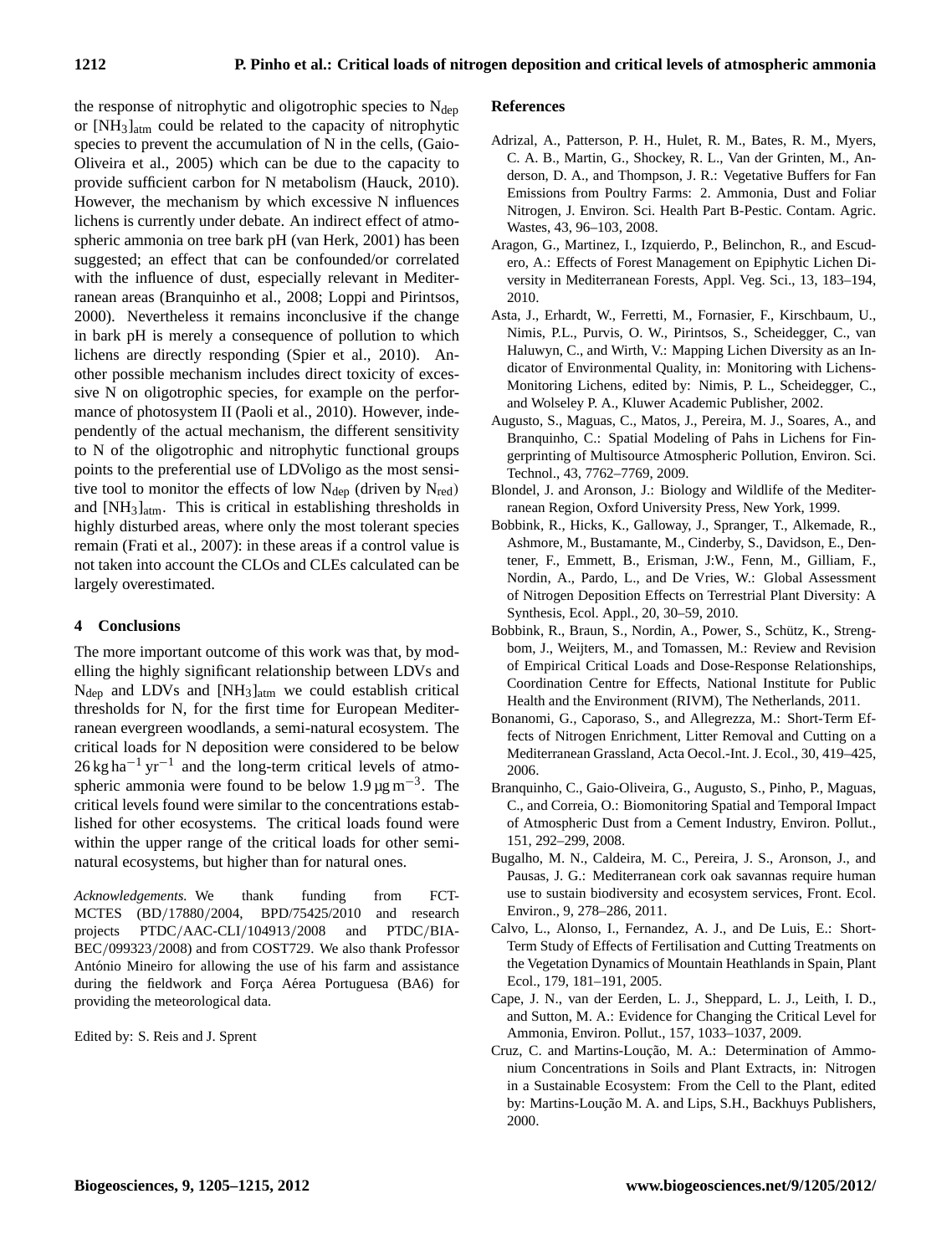- Davies, E. D., Moss, D., and Hill, M. O.: Eunis Habitat Classification Revised, European Environment Agency, European topic centre on nature protection and biodiversity, 2004.
- Dias, T., Malveiro, S., Martins-Loucao, M. A., Sheppard, L. J., and Cruz, C.: Linking N-Driven Biodiversity Changes with Soil N Availability in a Mediterranean Ecosystem, Plant Soil, 341, 125– 136, 2011.
- Dragosits, U., Theobald, M. R., Place, C. J., Lord, E., Webb, J., Hill, J., ApSimon, H. M., and Sutton, M. A.: Ammonia Emission, Deposition and Impact Assessment at the Field Scale: A Case Study of Sub-Grid Spatial Variability, Environ. Pollut., 117, 147– 158, 2002.
- EEA, European Environment Agency: Emep/Corinair Emission Inventory Guidebook, 2007.
- Erisman, J. W., Sutton, M. A., Galloway, J., Klimont, Z., and Winiwarter, W.: How a Century of Ammonia Synthesis Changed the World, Nat. Geosci., 1, 636–639, 2008.
- Ellis, E. C.: Anthropogenic transformation of the terrestrial biosphere, Philos. Trans. R. Soc. A-Math. Phys. Eng. Sci. , 369, 1010–1035, 2011.
- Ellis, E. C. and Ramankutty, N.: Putting people in the map: anthropogenic biomes of the world, Front. Ecol. Environ., 6, 439–447, 2008.
- Farina, A., Santolini, R., Pagliaro, G., Scozzafava, S., and Schipani, I.: Eco-semiotics: A new field of competence for ecology to overcome the frontier between environmental complexity and human culture in the Mediterranean, Isr. J. Plant Sci., 53, 167– 175, 2005.
- Feest, A. and Spanos, K.: An approach to measuring biodiversity and its use in analysing the effect of nitrogen deposition on woodland butterfly populations in the Netherlands, IForestbiogeosciences and forestry, 2, 46–48, 2009.
- Fenn, M. E., Geiser, L., Bachman, R., Blubaugh, T. J., and Bytnerowicz, A.: Atmospheric Deposition Inputs and Effects on Lichen Chemistry and Indicator Species in the Columbia River Gorge, Usa, Environ. Pollut., 146, 77–91, 2007.
- Fenn, M. E., Jovan, S., Yuan, F., Geiser, L., Meixner, T., and Gimeno, B. S.: Empirical and Simulated Critical Loads for Nitrogen Deposition in California Mixed Conifer Forests, Environ. Pollut., 155, 492–511, 2008.
- Fenn, M. E., Allen, E. B., Weiss, S. B., Jovan, S., Geiser, L. H., Tonnesen, G. S., Johnson, R. F., Rao, L. E., Gimeno, B. S., Yuan, F., Meixner, T., and Bytnerowicz, A.: Nitrogen Critical Loads and Management Alternatives for N-Impacted Ecosystems in California, J. Environ. Manage., 91, 2404–2423, 2010.
- Flechard, C. R. and Fowler, D.: Atmospheric ammonia at a moorland site. II: Long-term surface-atmosphere micrometeorological flux measurements. Q. J. Roy. Meteorol. Soc., 124, 759–791, 1998.
- Fowler, D., Pitcairn, C. E. R., Sutton, M. A., Flechard, C., Loubet, B., Coyle, M., and Munro, R. C.: The Mass Budget of Atmospheric Ammonia in Woodland within 1 Km of Livestock Buildings, Environ. Pollut., 102, 343–348, 1998.
- Frati, L., Santoni, S., Nicolardi, V., Gaggi, C., Brunialti, G., Guttova, A., Gaudino, S., Pati, A., Pirintsos, S. A., and Loppi, S.: Lichen Biomonitoring of Ammonia Emission and Nitrogen Deposition around a Pig Stockfarm, Environ. Pollut., 146, 311–316, 2007.
- Gaio-Oliveira, G., Dahlman, L., Palmqvist, K., Martins-Loucao, M., and Maguas, C.: Nitrogen Uptake in Relation to Excess Supply and Its Effects on the Lichens Evernia Prunastri (L.) Ach and Xanthoria Parietina (L.) Th. Fr, Planta, 220, 794–803, 2005.
- Galloway, J. N., Aber, J. D., Erisman, J. W., Seitzinger, S. P., Howarth, R. W., Cowling, E. B., and Cosby, B. J.: The Nitrogen Cascade, Bioscience, 53, 341–356, 2003.
- Geiser, L., Jovan, S., Glavich, D., and Porter, M.: Lichen based critical loads for atmospheric nitrogen deposition in Western Oregon and Washington Forests,USA. Environ. Pollut., 158, 2412–2421, 2010.
- Giordani, P.: Is the Diversity of Epiphytic Lichens a Reliable Indicator of Air Pollution? A Case Study from Italy, Environ. Pollut., 146, 317–323, 2007.
- Giordani, P. and Incerti, G.: The Influence of Climate on the Distribution of Lichens: A Case Study in a Borderline Area (Liguria, Nw Italy), Plant Ecol., 195, 257–272, 2008.
- Hallsworth, S., Dore, A. J., Bealey, W. I., Dragosits, U., Vieno, M., Hellsten, S., Tang, Y. S., and Sutton, M. A.: The Role of Indicator Choice in Quantifying the Threat of Atmospheric Ammonia to the "Natura 2000" Network, Environ. Sci. Policy, 13, 671–687, 2010.
- Hao, X. Y., Benke, M. B., Chang, C., Janzen, H. H., Clayton, G. W., and Hill, B. R.: Spatial Pattern of Ammonia Sorption by Soil and Vegetation Downwind of a Beef Feedlot, Agric. Ecosyst. Environ., 132, 39–47, 2009.
- Hauck, M.: Ammonium and Nitrate Tolerance in Lichens, Environ. Pollut., 158, 1127–1133, 2010.
- Lavorel, S. and Garnier, E.: Predicting Changes in Community Composition and Ecosystem Functioning from Plant Traits: Revisiting the Holy Grail, Funct. Ecol., 16, 545–556, 2002.
- Loppi, S. and Pirintsos, S. A.: Effect of Dust on Epiphytic Lichen Vegetation in the Mediterranean Area (Italy and Greece), Isr. J. Plant Sci., 48, 91–95, 2000.
- Manning, P., Newington, J. E., Robson, H. R., Saunders, M., Eggers, T., Bradford, M. A., Bardgett, R. D., Bonkowski, M., Ellis, R. J., Gange, A. C., Grayston, S. J., Kandeler, E., Marhan, S., Reid, E., Tscherko, D., Godfray, H. C. J., and Rees, M.: Decoupling the Direct and Indirect Effects of Nitrogen Deposition on Ecosystem Function, Ecol. Lett., 9, 1015–1024, 2006.
- McCulloch, R. B., Few, G. S., Murray, G. C., and Aneja, V. P.: Analysis of Ammonia, Ammonium Aerosols and Acid Gases in the Atmosphere at a Commercial Hog Farm in Eastern North Carolina, Usa, Environ. Pollut., 102, 263–268, 1998.
- Mittermeier, R. A., Gil, P. R., Hoffman, M., Pilgrim, J., Brooks, T., Cristina Goettsch Mittermeier, Lamoreux, J., and da Fonseca, G. A. B.: Hotspots Revisited - Earth's Biologically Richest and Most Endangered Terrestrial Ecoregions, Conservation International and CEMEX, Mexico City, pp. 392, 2005.
- Myers, N., Mittermeier, R. A., Mittermeier, C. G., da Fonseca, G. A. B., and Kent, J.: Biodiversity hotspots for conservation priorities, Nature, 403, 853–858, 2000.
- Nilsson, J. and Grennfelt, P.: Critical Loads for Sulphur and Nitrogen, in: Report from a Workshop Held at Skokloster, edited by: Nilsson, J. and Grennfelt, P., Sweden, Nordic Council of Ministers, 1988.
- Nimis, P. L., and Martellos, S.: Italic the Information System on Italian Lichens V. 4.0, University of Trieste, Dept. of Biology, IN4.0/1, available at: [http://dbiodbs.univ.trieste.it,](http://dbiodbs.univ.trieste.it) 2008.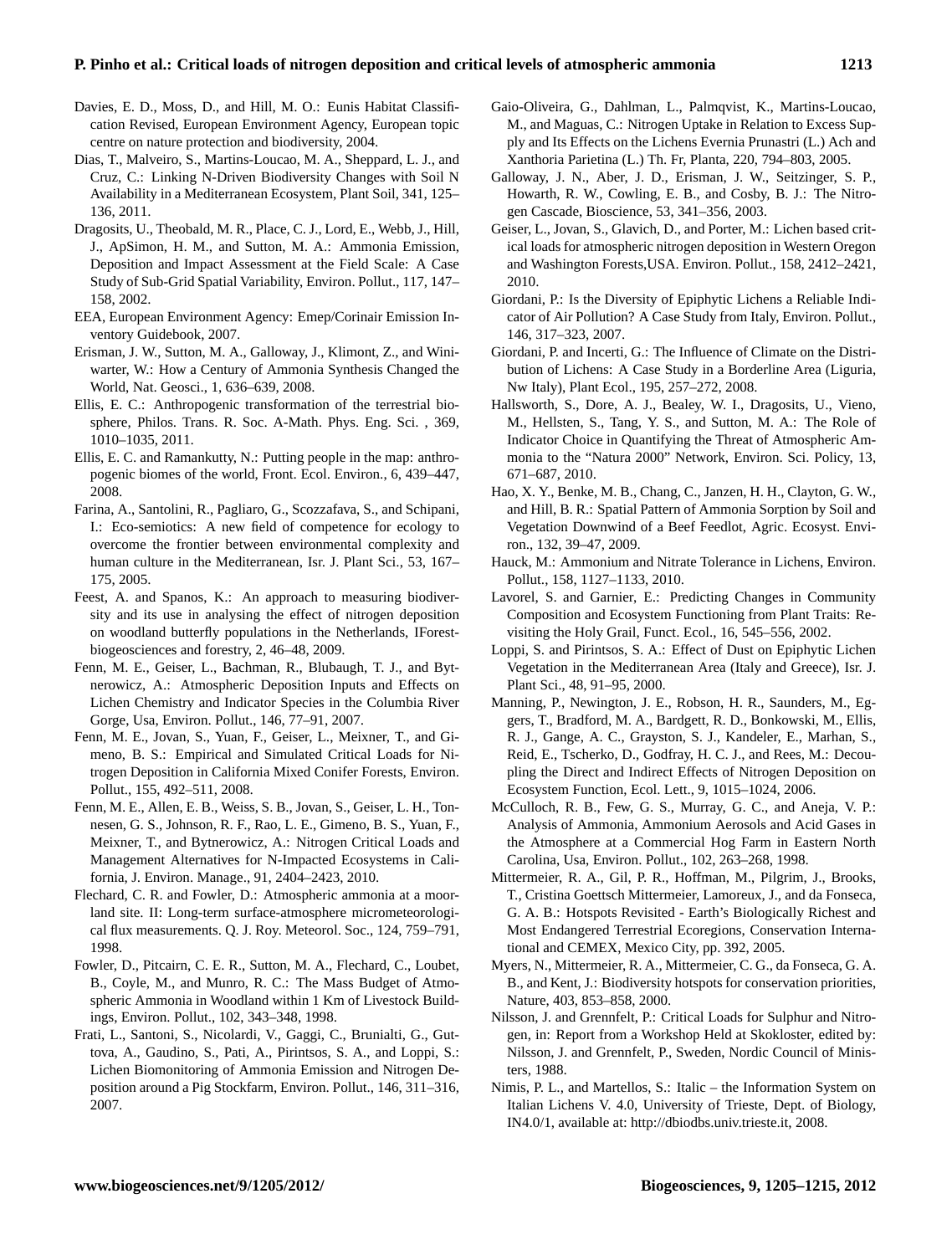- Ochoa-Hueso, R., Allen, E. B., Branquinho, C., Cruz, C., Dias, T., Fenn, M. A., Manrique, E., Pérez-Corona, E., Sheppard, L. J., and Stock, W. D.: Nitrogen Deposition Effects on Mediterranean-Type Ecosystems: An Ecological Assessment, Environ. Pollut., 159, 14, [doi:10.1016/j.envpol.2010.12.019,](http://dx.doi.org/10.1016/j.envpol.2010.12.019) 2011.
- Paoli, L., Pirintsos, S. A., Kotzabasis, K., Pisani, T., Navakoudis, E., and Loppi, S.: Effects of Ammonia from Livestock Farming on Lichen Photosynthesis, Environ. Pollut., 158, 2258–2265, 2010.
- Paracchini, M. L., Petersen, J. E., Hoogeveen, Y., Bamps, C., Burfield, I., and van-Swaay, C.: 2008. High Nature Value Farmland in Europe – An Estimate of the Distribution Patterns on the Basis of Land Cover and Biodiversity Data, EUR – Scientific and Technical Research series, Joint Research Centre – Institute for Environment and Sustainability, Luxembourg, pp. 87, 2008.
- Pardo, L. H., Robin-Abbott, M. J., and Driscoll, C. T. (Eds).: Assessment of Nitrogen deposition effects and empirical critical loads of Nitrogen for ecoregions of the United States, Report NRS-80, US Department of Agriculture, Forest Service, Northern Research Station, 2011.
- Pinho, P., Augusto, S., Branquinho, C., Bio, A., Pereira, M. J., Soares, A., and Catarino, F.: Mapping Lichen Diversity as a First Step for Air Quality Assessment, J. Atmos. Chem., 49, 377–389, 2004.
- Pinho, P., Augusto, S., Maguas, C., Pereira, M. J., Soares, A., and Branquinho, C.: Impact of Neighbourhood Land-Cover in Epiphytic Lichen Diversity: Analysis of Multiple Factors Working at Different Spatial Scales, Environ. Pollut., 151, 414–422, 2008a.
- Pinho, P., Augusto, S., Martins-Loucao, M. A., Pereira, M. J., Soares, A., Maguas, C., and Branquinho, C.: Causes of Change in Nitrophytic and Oligotrophic Lichen Species in a Mediterranean Climate: Impact of Land Cover and Atmospheric Pollutants, Environ. Pollut., 154, 380–389, 2008b.
- Pinho, P., Branquinho, C., Cruz, C., Tang, Y. S., Dias, T., Rosa, A. P., Maguas, C., Martins-Loucao, M. A., and Sutton, M. A.: Assessment of Critical Levels of Atmospheric Ammonia for Lichen Diversity in Cork-Oak Woodland, Portugal, in: Atmospheric Ammonia, edited by: Sutton, M. A., Reis, S., and Baker, S. M. H., Springer, 2009.
- Pinho, P., Dias, T., Cruz, C., Tang, Y. S., Sutton, M. A., Martins-Loucao, M. A., Maguas, C., and Branquinho, C.: Using Lichen Functional Diversity to Assess the Effects of Atmospheric Ammonia in Mediterranean Woodlands, J. Appl. Ecol., 48, 1107– 1116, 2011.
- Pinho, P., Bergamini, A., Carvalho, P., Branquinho, C., Stofer, S., Scheidegger, C, and Maguas, C.: Lichen Functional Groups as Ecological Indicators of the Effects of Land-Use in Mediterranean Ecosystems, Ecol. Indic., 15, 36–42, 2012.
- Pitcairn, C. E. R., Leith, I. D., Sheppard, L. J., Sutton, M. A., Fowler, D., Munro, R. C., Tang, S., and Wilson, D.: The Relationship between Nitrogen Deposition, Species Composition and Foliar Nitrogen Concentrations in Woodland Flora in the Vicinity of Livestock Farms, Environ. Pollut., 102, 41–48, 1998.
- Plieninger, T., Hochtl, F., and Spek, T.: Traditional land-use and nature conservation in European rural landscapes, Environ. Sci. Policy, 9, 317–321, 2006.
- Reis, S., Pinder, R. W., Zhang, M., Lijie, G., and Sutton, M. A.: Reactive nitrogen in atmospheric emission inventories, Atmos. Chem. Phys., 9, 7657–7677, [doi:10.5194/acp-9-7657-2009,](http://dx.doi.org/10.5194/acp-9-7657-2009)

2009.

- Rockstrom, J., Steffen, W., Noone, K., Persson, A., Chapin, F. S., Lambin, E. F., Lenton, T. M., Scheffer, M., Folke, C., Schellnhuber, H. J., Nykvist, B., de Wit, C. A., Hughes, T., van der Leeuw, S., Rodhe, H., Sorlin, S., Snyder, P. K., Costanza, R., Svedin, U., Falkenmark, M., Karlberg, L., Corell, R. W., Fabry, V. J., Hansen, J., Walker, B., Liverman, D., Richardson, K., Crutzen, P., and Foley, J. A.: A Safe Operating Space for Humanity, Nature, 461, 472–475, 2009.
- Roda, F., Avila, A., and Rodrigo, A.: Nitrogen Deposition in Mediterranean Forests, Environ. Pollut., 118, 205–213, 2002.
- Rogers, P. C., Moore, K. D., and Ryel, R. J.: Aspen Succession and Nitrogen Loading: A Case for Epiphytic Lichens as Bioindicators in the Rocky Mountains, USA, J. Veg. Sci., 20, 498–510, 2009.
- Ruisi, S., Zucconi, L., Fornasier, F., Paoli, L., Frati, L., and Loppi, S.: Mapping Environmental Effects of Agriculture with Epiphytic Lichens, Isr. J. Plant Sci., 53, 115–124, 2005.
- Scheffer, M., Bascompte, J., Brock, W. A., Brovkin, V., Carpenter, S. R., Dakos, V., Held, H., van Nes, E. H., Rietkerk, M., and Sugihara, G.: Early-Warning Signals for Critical Transitions, Nature, 461, 53–59, 2009.
- Simpson, D., Fagerli, H., Jonson, J.E., Tsyro, S., Wind, P., and Tuovinen, J.P.: The Emep Unified Eulerian Model: model Description, Emep Msc-W Report 1/2003; The Norwegian Meteorological Institute, 2003.
- Sparrius, L. B.: Response of Epiphytic Lichen Communities to Decreasing Ammonia Air Concentrations in a Moderately Polluted Area of the Netherlands, Environ. Pollut., 146, 375–379, 2007.
- Spier, L., van Dobben, H., and van Dort, K.: Is Bark Ph More Important Than Tree Species in Determining the Composition of Nitrophytic or Acidophytic Lichen Floras?, Environ. Pollut., 158, 3607–3611, 2010.
- Stofer, S., Bergamini, A., Aragon, G., Carvalho, P., Coppins, B. J., Davey, S., Dietrich, M., Farkas, E., Karkkainen, K., Keller, C., Lokos, L., Lommi, S., Maguas, C., Mitchell, R., Pinho, P., Rico, V. J., Truscott, A. M., Wolseley, P. A., Watt, A., and Scheidegger, C.: Species Richness of Lichen Functional Groups in Relation to Land Use Intensity, Lichenologist, 38, 331–353, 2006.
- Sutton, M. A., Milford, C., Dragosits, U., Place, C. J., Singles, R. J., Smith, R. I., Pitcairn, C. E. R., Fowler, D., Hill, J., ApSimon, H. M., Ross, C., Hill, R., Jarvis, S. C., Pain, B. F., Phillips, V. C., Harrison, R., Moss, D., Webb, J., Espenhahn, S. E., Lee, D. S., Hornung, M., Ullyett, J., Bull, K. R., Emmett, B. A., Lowe, J., and Wyers, G. P.: Dispersion, Deposition and Impacts of Atmospheric Ammonia: Quantifying Local Budgets and Spatial Variability, Environ. Pollut., 102, 349–361, 1998.
- Sutton, M. A., Miners, B., Tang, Y. S., Milford, C., Wyers, G. P., Duyzer, J. H., and Fowler, D.: Comparison of Low Cost Measurement Techniques for Long-Term Monitoring of Atmospheric Ammonia, J. Environ. Monit., 3, 446–453, 2001.
- Tang, Y. S., Cape, J. N., and Sutton, M.A.: Development and Types of Passive Samplers for Nh3 and Nox, TheScientificWorld, 1, 513–529, 2001.
- Theobald, M. R., Dragosits, U., Place, C. J., Smith, J. U., Sozanska, M., Brown, L., Scholefield, D., Del prado, A., Webb, J., Whitehead, P. G., Angus, A., Hodge, I. D., Fowler, D., and Sutton, M. A.: Modelling Nitrogen Fluxes at the Landscape Scale, Water, Air and Soil Pollution: Focus, 4, 135–142, 2004.